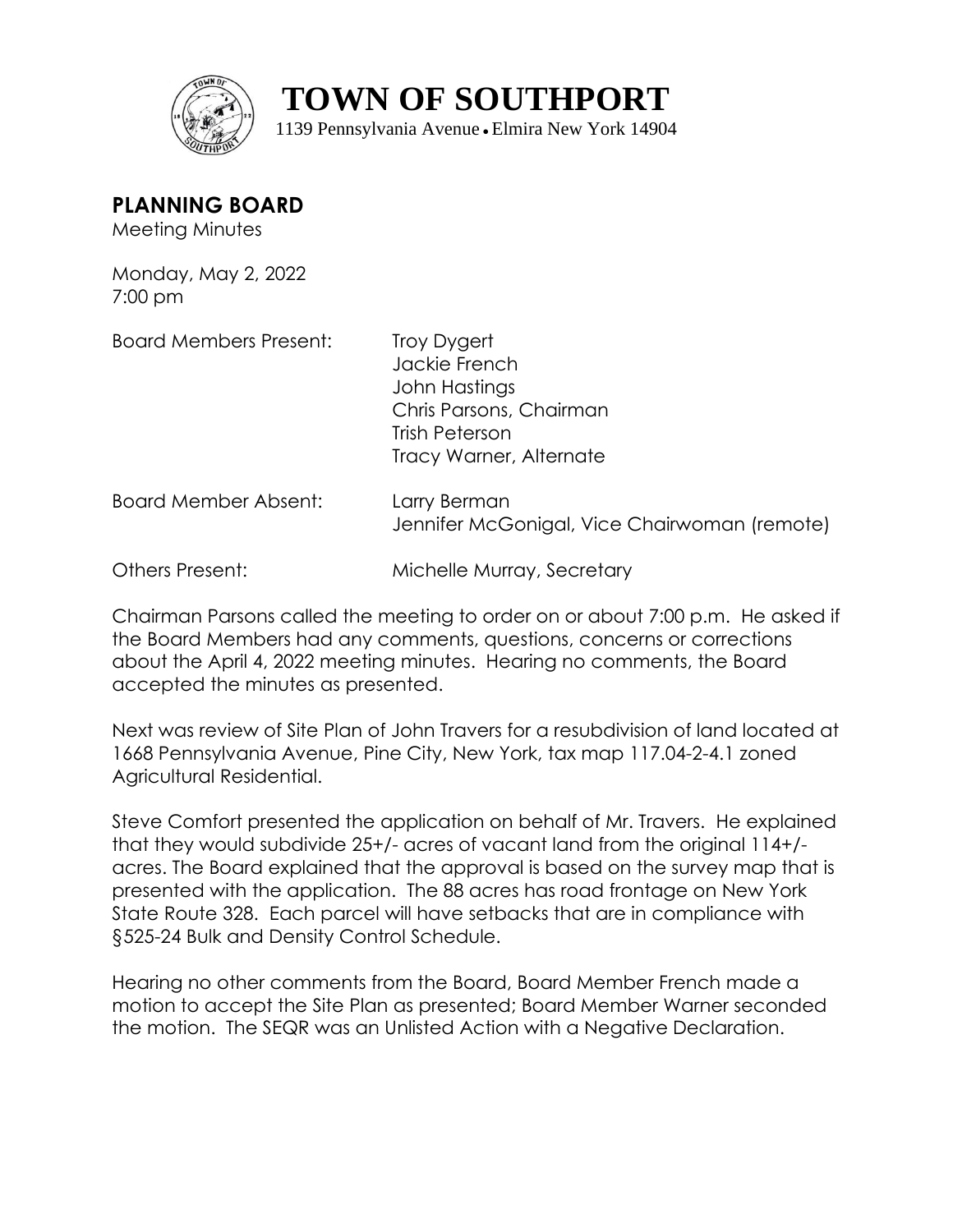## **Resolution No. 005-2022 PB**

## **SITE PLAN APPROVAL GRANTED TO JOHN TRAVERS FOR A RESUBDIVISION OF LAND LOCATED AT 1668 PENNSYLVANIA AVENUE, TOWN OF SOUTHPORT, COUNTY OF CHEMUNG, STATE OF NEW YORK, TAX MAP #117.04-2-4.1 ZONED AGRICULTURAL RESIDENTIAL**

| <b>Resolution by:</b> | <b>French</b> |
|-----------------------|---------------|
| Seconded by:          | Warner        |

**WHEREAS,** on or about April 18, 2022, Steve Comfort, on behalf of John Travers, submitted an application to the Code Enforcement Officer for approval from the Town of Southport Planning Board for a Site Plan for a resubdivision of land located at 1668 Pennsylvania Avenue, Town of Southport, tax map #117.04-2-4.1 zoned Agricultural Residential; and

**WHEREAS,** the application was submitted to the Town Planning Board and defined as a Resubdivision of land per the Town Code Chapter 464-8 Resubdivision; and

**WHEREAS,** the Town Planning Board held a duly noticed meeting on May 2, 2022 at which the Applicant presented information about the project; and

**WHEREAS,** at that meeting the Town Planning Board determined the subdivision consisted solely of the simple alterations of lot lines and the normal subdivision procedures were waived and would not require a public hearing; and

**WHEREAS,** it was determined that this was an Unlisted Action and will not have a potentially significant effect on the environment; and after due deliberation, investigation and consideration it is

**RESOLVED,** that the Town Planning Board hereby grants approval for the Site Plan as presented with conditions to John Travers for a resubdivision of land located at 1668 Pennsylvania Avenue with conditions. Failure to make significant progress on the project within one (1) year from granting approval of this site plan will render the site plan null and void. Conditions shall be completed within one year unless otherwise stated.

- 1. There is a new deed created for both properties.
- 2. The deeds are filed with the County Real Property Tax Services and the Town's Assessor receives all copies of the paperwork.